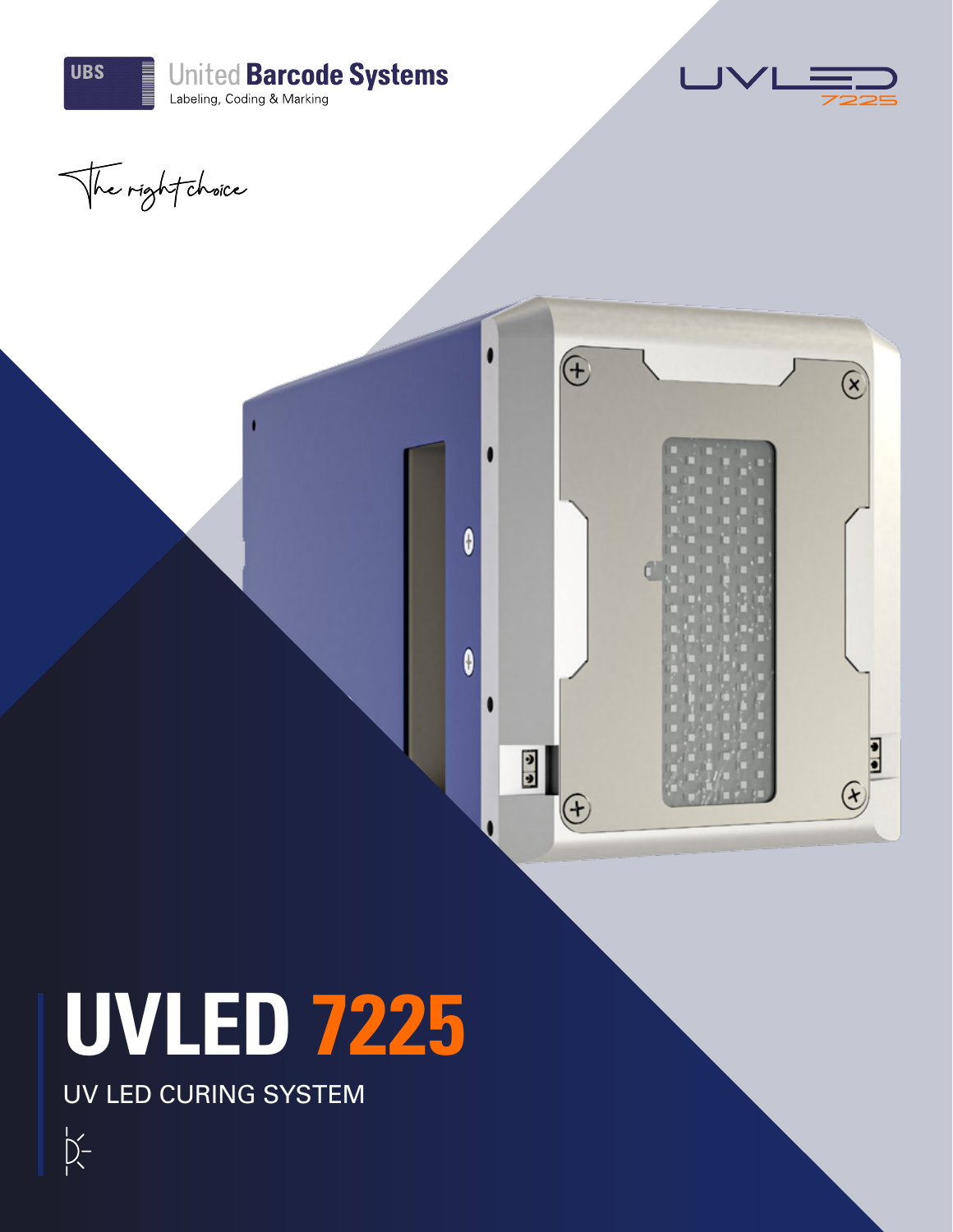**On Board Security System (OBSS)** prevents line operators from glare.

## **Smart Curing System**

Adjusts power automatically according to speed, avoiding damage on the product.

## **SMART LAMP, MAX. SECURITY**

The LED lighting can be adjusted to the height of the message or the product, using only the necessary energy and extending the service life.

# **VARIABLE CURING HIGHT**





### 卜 UV LED CURING SYSTEM

The UV LED Curing System is fully manageable through the display of our printers, being able to configure any of its parameters in a visual and intuitive way.

It also has a Stand Alone mode, which allows the UV LED to be operated mechanically as a separate system.

**UV LED Curing Systems, by United Barcode Systems, is a lamp specially designed for the instantaneous curing of UV LED ink on any surface (glass, plastic material, painted material, paper, cardboard, wood, metal, etc.) offering a solution to sectors such as packaging, food, beverages, pharmaceuticals, cosmetic packaging, automotive, etc.**